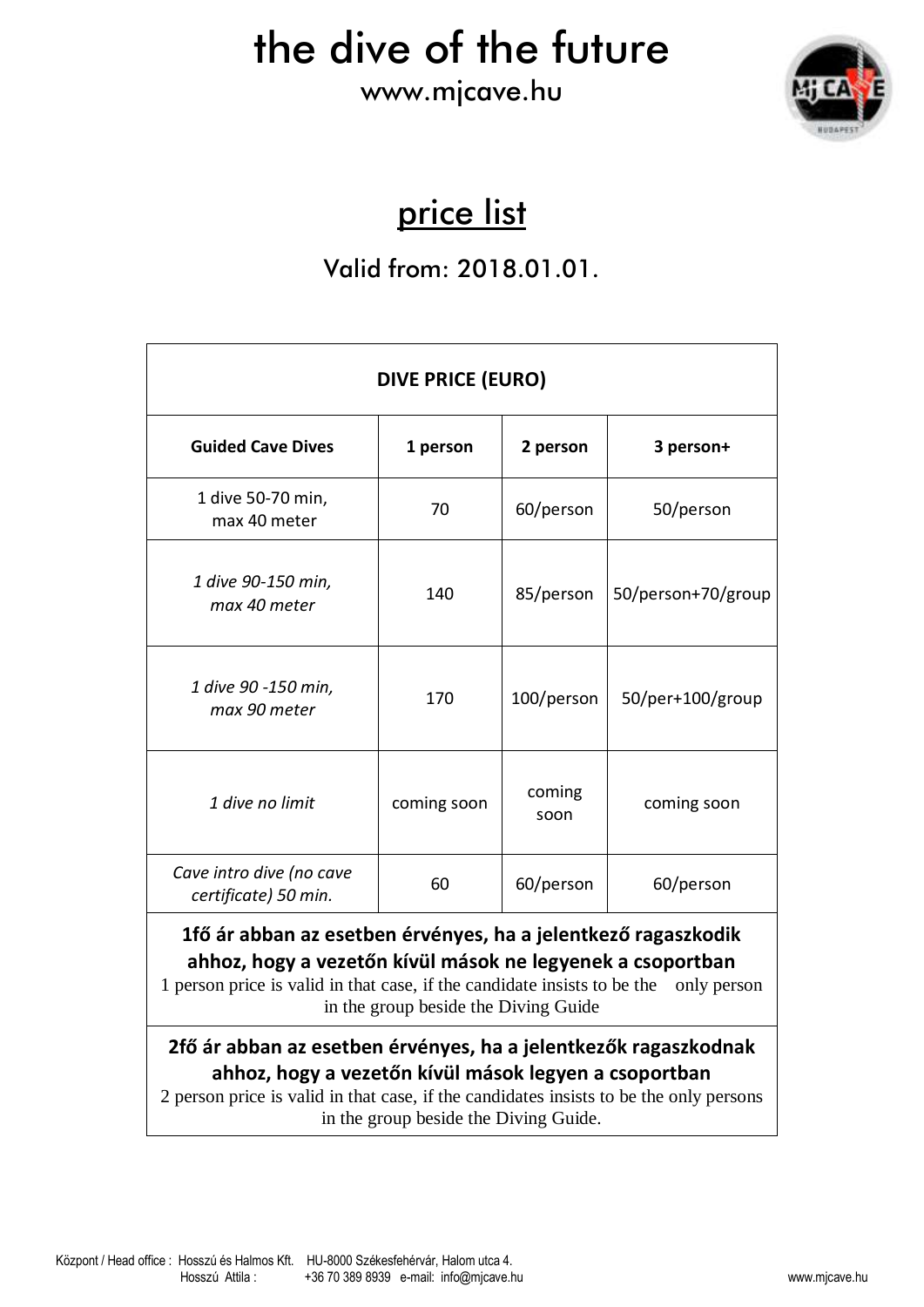### www.mjcave.hu



| <b>RENTAL EQUIPMENT PRICE (EURO)</b> |       |       |           |  |
|--------------------------------------|-------|-------|-----------|--|
|                                      | 1 Day | 2 Day | 3 Day+    |  |
| <b>Regulators (Doubles Set)</b>      | 20    | 30    | $10$ /day |  |
| Regulators (Stage)                   | 15    | 24    | $10$ /day |  |
| Wing                                 | 15    | 24    | $10$ /day |  |
| Backplate                            | 15    | 24    | $10$ /day |  |
| Primary torch                        | 15    | 24    | $10$ /day |  |
| Back-up torch                        | 5     | 8     | $3$ /day  |  |
| Mask                                 | 5     | 8     | $3$ /day  |  |
| Fins                                 | 10    | 8     | $3$ /day  |  |
| Spool, weetnotes, etc.               | 5     | 8     | $3$ /day  |  |
| Reel (primary)                       | 10    | 20    | $3$ /day  |  |
| Full Set Backmount:                  | 50    | 90    | 40/day    |  |
| Full Set Backmount+ Light set        | 60    | 100   | 50/day    |  |
| <b>DPV</b>                           | 80    | 140   | 60        |  |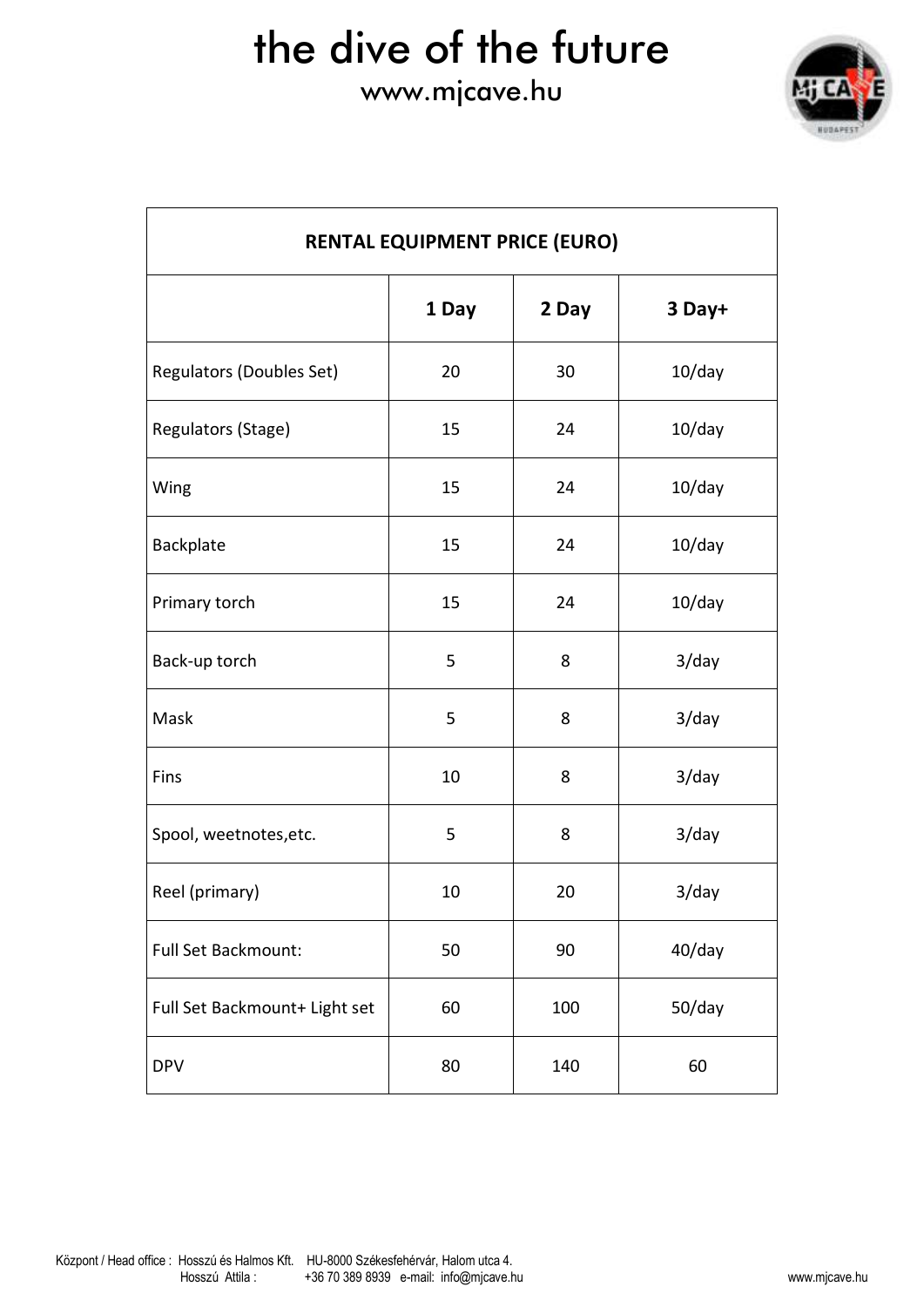www.mjcave.hu



| <b>TANKS WITH GAS END REGULATOR Price (EURO)</b>                      |          |                       |  |  |
|-----------------------------------------------------------------------|----------|-----------------------|--|--|
|                                                                       | 1 Day    | FILLS+                |  |  |
| Duoble Tanks (manifold) with<br>Air                                   | 10       | *free                 |  |  |
| Duoble Tanks (manifold) Up<br>to 32% EANx Up To 200 Bar               | 10       | <b>Gas Price List</b> |  |  |
| Duoble Tanks (manifold) TMX<br>Up To 200 Bar                          | 10+fills | Gas Price List        |  |  |
| S80 Stage/Deco Tank Up to<br>32% EANx Up To 200 Bar                   | 5        | 5                     |  |  |
| S80 Deco Tank 50% EANx Up<br><b>To 200 Bar</b>                        | 10       | 10                    |  |  |
| S80 Deco Tank 100% EANx Up<br><b>To 200 Bar</b>                       | 15       | 15                    |  |  |
| S40 Deco Tank 100% EANx Up<br><b>To 200 Bar</b>                       | 8        | 8                     |  |  |
| S80 Stage/Deco Tank Up to<br>32% EANx Up To 200 Bar with<br>Regulator | 15       | 5                     |  |  |
| S80 Deco Tank 50% EANx Up<br>To 200 Bar with Regulator                | 15       | 10                    |  |  |
| S80 Deco Tank 100% EANx Up<br>To 200 Bar with Regulator               | 25       | 15                    |  |  |
| S40 Deco Tank 100% EANx Up<br>To 200 Bar with Regulator               | 18       | 8                     |  |  |
| 3 Liter Tank Oxigen M26x2 or<br>DIN Up To 200 Bar for CCR             | 5        | 5                     |  |  |
| 3 liter Tank Diluent Air Up To<br>200 Bar for CCR                     | 5        | *free                 |  |  |
| 3 liter Tank Diluent 18/45<br>TMX Up To 200 Bar for CCR               | 15       | Gas Price List        |  |  |
| 3 liter Tank Diluent 15/55<br>TMX Up To 200 Bar for CCR               | 22       | <b>Gas Price List</b> |  |  |
| 3 liter Tank Diluent 12/60<br>TMX Up To 200 Bar for CCR               | 25       | <b>Gas Price List</b> |  |  |